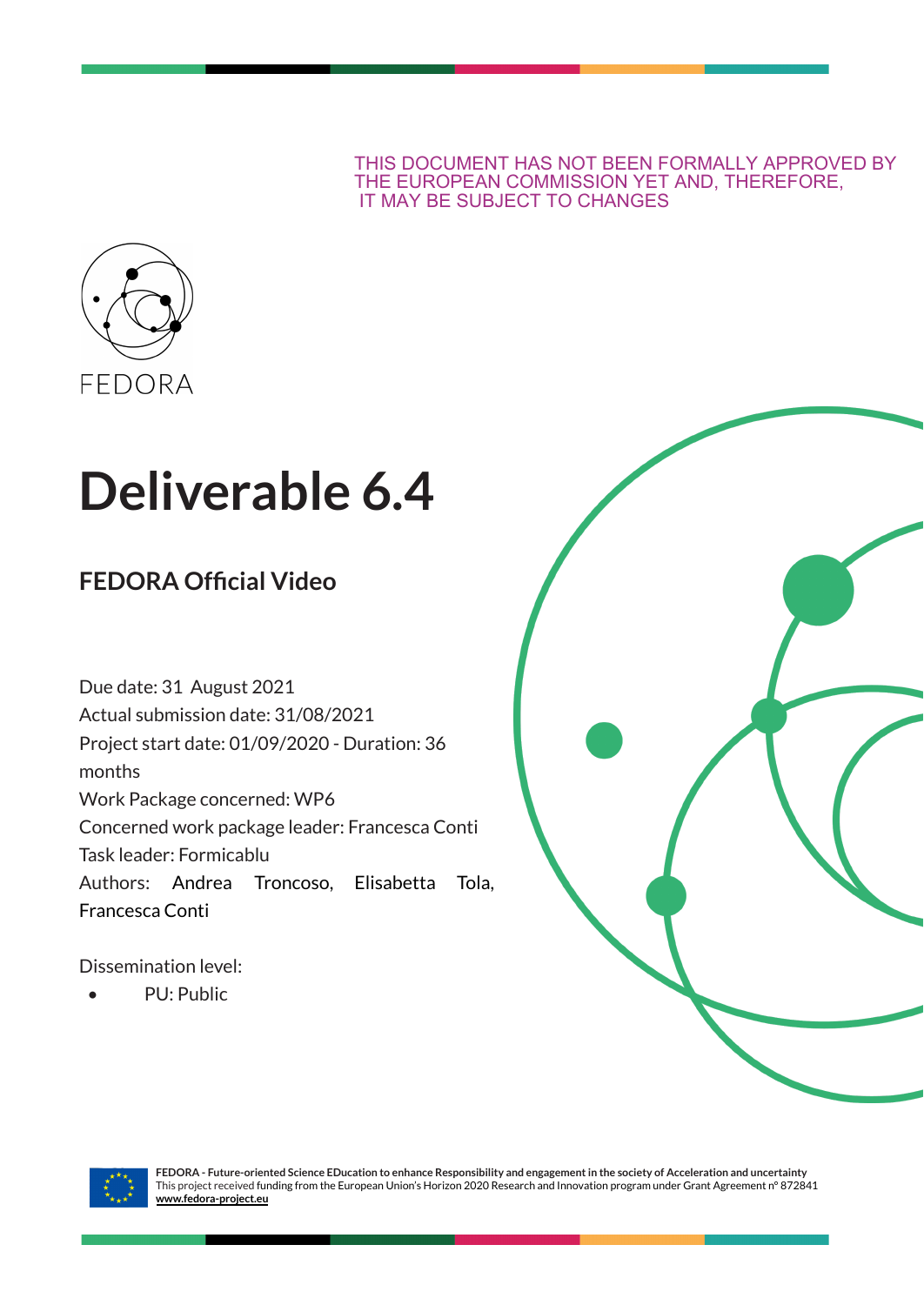## **Quality assurance**

To ensure the quality and correctness of this deliverable, we implied an internal review and validation process. The deliverable was drafted by the work package leader (formicablu). All partners contributed to and reviewed the overall draft. Finally, the semi-final version was submitted to the project coordinator for a final review and validation.

| Ver            | <b>Date</b> | <b>Status</b>          | Author      |                 |
|----------------|-------------|------------------------|-------------|-----------------|
| sion           |             |                        |             |                 |
| V <sub>0</sub> | 20/08/2021  | <b>Draft</b>           | Formicablu  | Creation of the |
|                |             |                        | A. Troncoso | document        |
| V <sub>1</sub> | 28/08/2021  | First internal         | Formicablu  | Integration of  |
|                |             | revision               | E. Tola, F. | the document    |
|                |             |                        | Conti       |                 |
| V <sub>2</sub> | 30/08/2021  | Submitted<br>to        |             |                 |
|                |             | Coordinator            |             |                 |
| V <sub>3</sub> | 31/08/2021  | Submitted<br><b>on</b> |             |                 |
|                |             | the Portal             |             |                 |

## **Disclaimer**

This deliverable contains original, unpublished work except where clearly indicated otherwise. It builds upon the experience of the team and related work published on this topic. Acknowledgement of previously published material and others' work has been made through appropriate citation, quotation, or both.

The views and opinions expressed in this publication are the authors' sole responsibility and do not necessarily reflect the views of the European Commission.

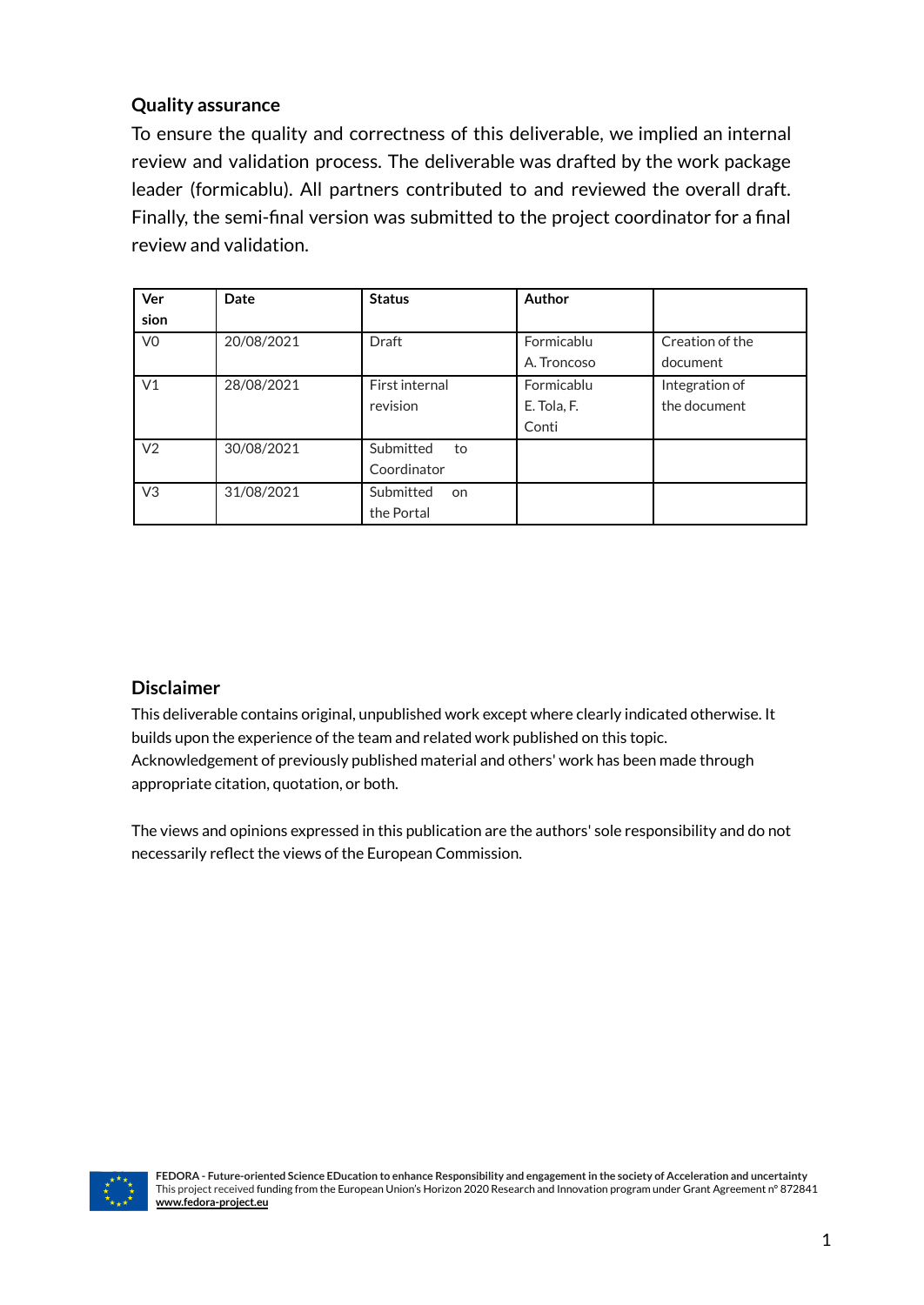

# **Table of Contents**

- 1. Summary
- 2. Project Overview
- 3. Introduction and Tasks
- 4. Developing FEDORA's official video script
- 5. The final video script

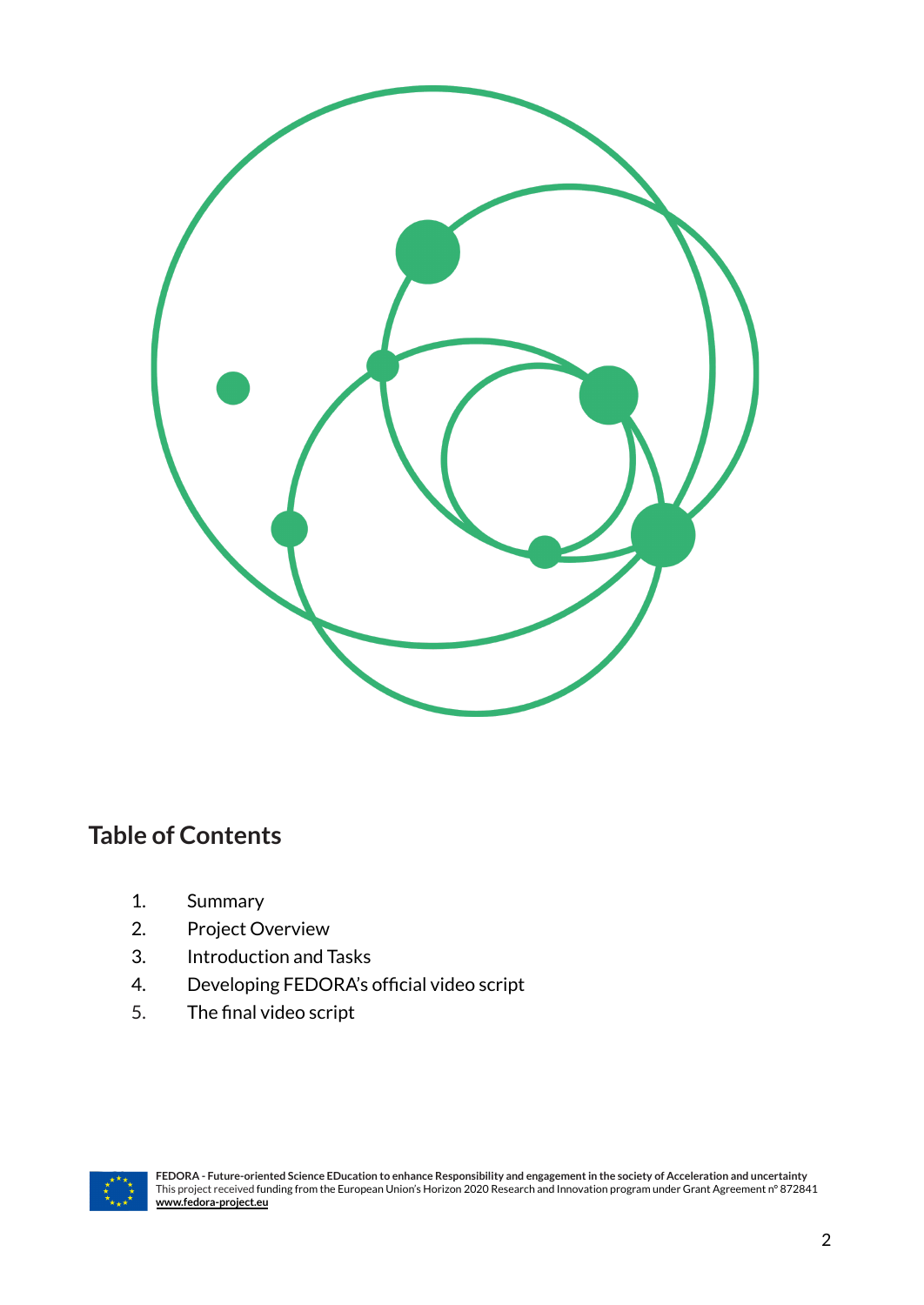## **1. SUMMARY**

Deliverable 6.4 "FEDORA Project Official Video" presents the steps of the process that led to the creation of a short video that communicates the project's main goals and its approaches.

Building upon FEDORA's Branding Guidelines and FEDORA's objectives, the video intends to be a communication tool to be used by the Consortium in diverse communication events and opportunities.

This document is the fourth deliverable of Work Package 6, "Communication, Dissemination and Exploitation", led by formicablu.

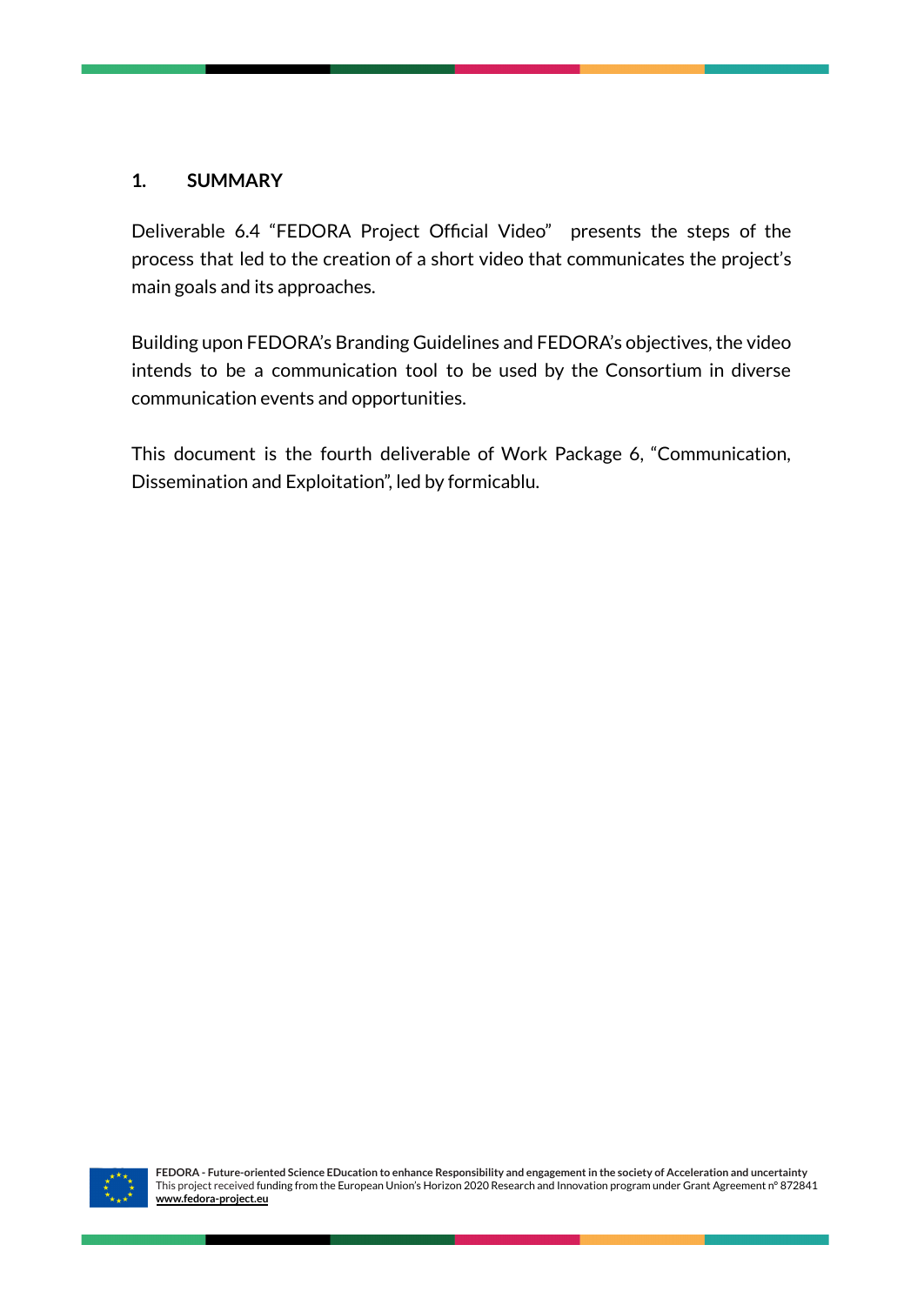# **2. PROJECT OVERVIEW**

FEDORA will develop a future-oriented model to enable formal and informal science education to equip the young with thinking, foresight and action competence skills needed to grapple with societal challenges.

In particular, the project aims to address three forms of misalignment that emerge from the difficulties of the educational systems to keep the pace of societal changes: a) the clash between, on the one hand, the vertical and hyper- specialised organisation of teaching in disciplines and, on the other, the inter-multi-transdisciplinary, multi-actor and open character of the new modus operandi of R&I; b) the mismatch between the formalised and exclusive languages used in schools and the needs for new languages to enhance imagination and the capacity to talk about the contemporary challenges; c) the clash between the a-temporal or historically oriented teaching approaches and the need to support the young to construct visions of the future that empower actions in the present.

These forms of misalignment represent blind spots for science education that FEDORA will explore through a multi-layer (institutional, conceptual, cultural) research approach, articulated structures of actions and a multiform set of research methodologies. The actions and results will feed into recommendations for anticipatory policies aimed to mobilise visionary attitudes on open-schooling and orient concrete institutional transformations to nurture, in secondary school students, a new sense of trust and desire needed to support an aware, responsible and sustainable participation in science-related societal issues.

FEDORA's main objective is to align science education with the fast-changing society and with R&I. This overarching goal is articulated into four general objectives, summarised here:

- 1. Contribute to aligning the traditional educational institutions with the ways R&I is produced;
- 2. Contribute to aligning (informal, non-formal and formal) science education with the society of acceleration;
- 3. Contribute to "futurising" science education;

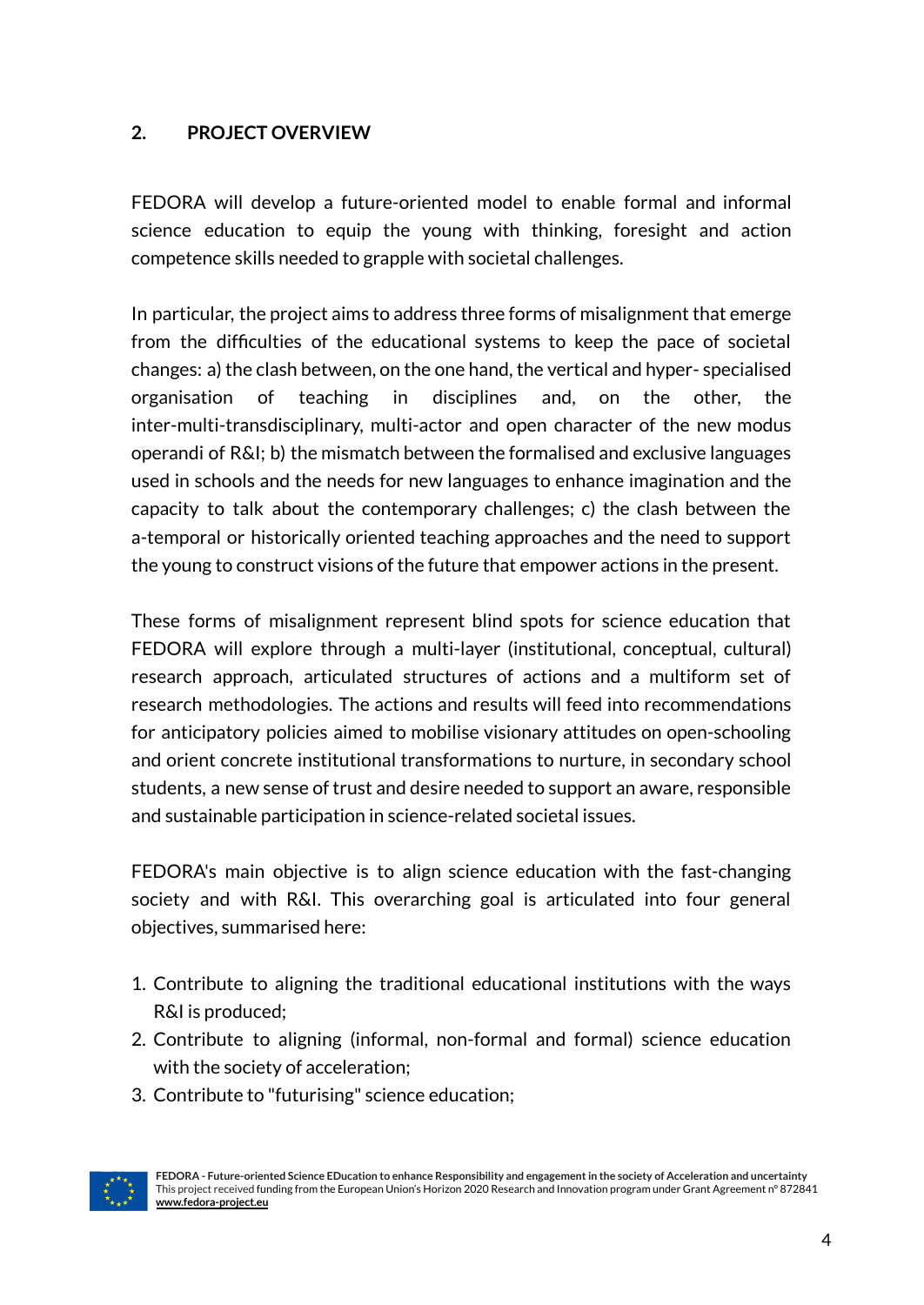4. Support the young generation to increase their personal and public engagement in science, their employability and hope, trust, desire, visionary and proactive moods in this accelerated, multi-velocity, complex and uncertain society.

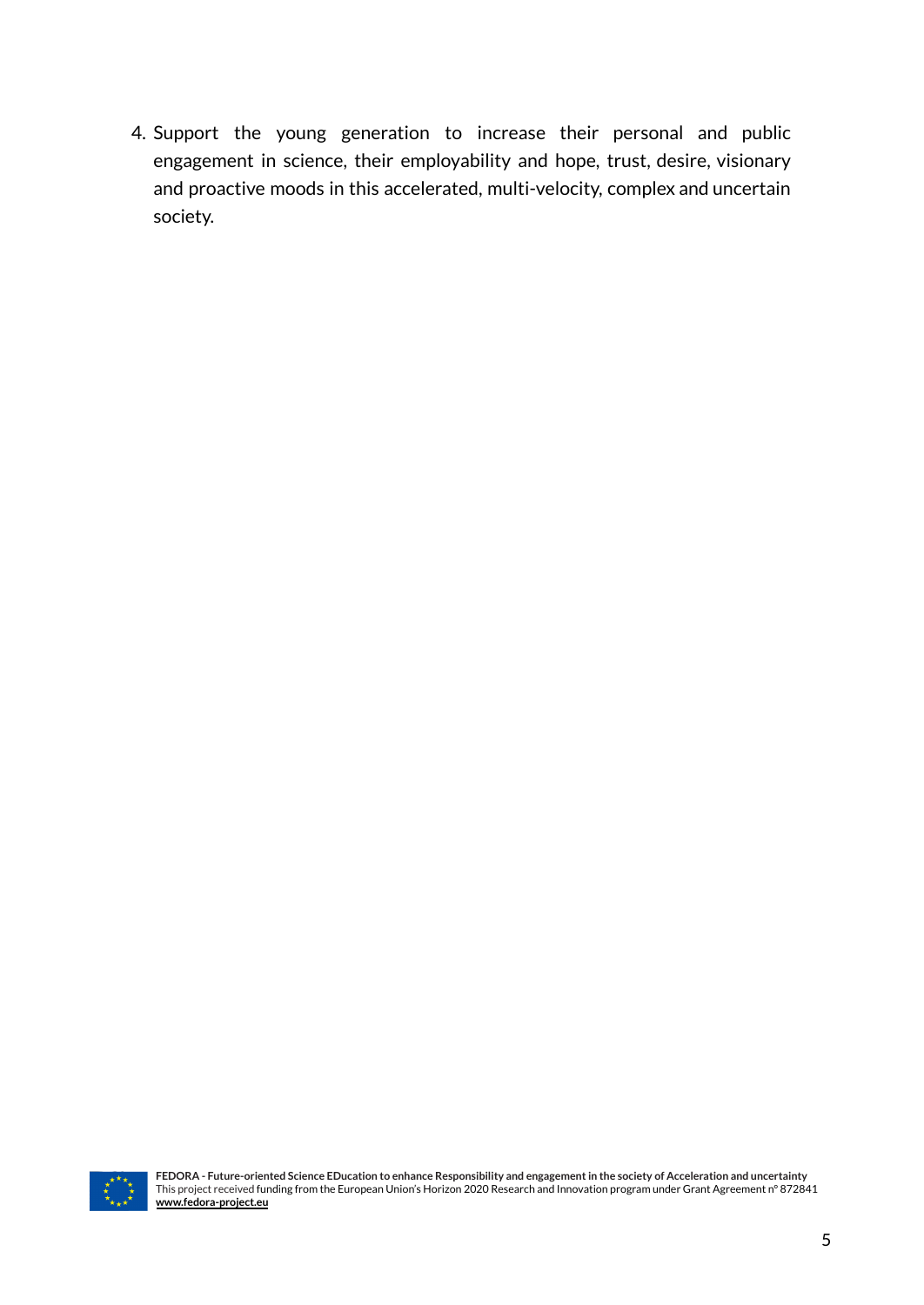# **3. INTRODUCTION AND TASKS**

Deliverable D6.4 is part of Task 6.4: "**Multimedia Production**", Work Package 6 "Behind the scenes: communicating and disseminating FEDORA in its making". It is closely connected to Deliverable 6.1 "**Communication and Dissemination Plan**" and D6.3, **"FEDORA visual identity and project website"** and serves its objectives, which comprise the following:

1. Ensure effective communication and dissemination of the project: internal communication and outreach;

2. Provide partners with a common strategy, tools and guidelines that facilitate their participation and the optimal implementation of the plan;

3. Identify key messages that resonate with different target audiences;

4. Establish meaningful evaluation criteria for monitoring the effectiveness of the plan;

5. Describe ways of collaborating with other related EU projects.

The impact and reach of the current communication multimedia product, FEDORA's video, will be enriched by D6.5 FEDORA Podcast (M24) and D6.6 Policy brief (M24).

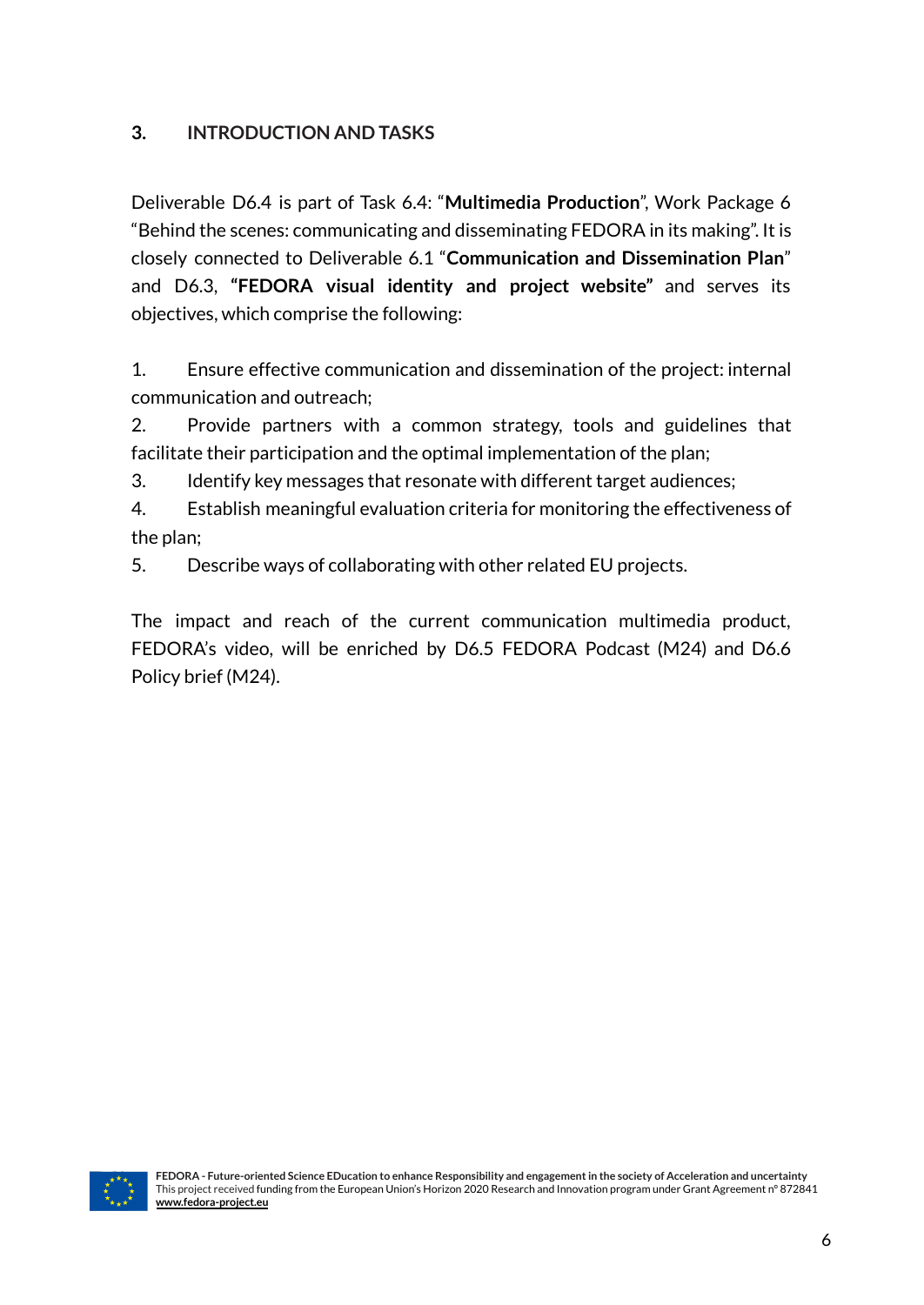# **4. DEVELOPING FEDORA'S OFFICIAL VIDEO SCRIPT**

The process for developing ideas and executing the production of this video are summarised in the following steps:

- Discovering key messages in the project proposal: a) Slogan b) Main problem to be solved c) Mission, vision and methods
- Aesthetics: deciding on the look and feel
- Drafting some ideas and selecting the ones that reflect in a more compelling way the key messages
- Final touches

These are the key messages that we selected from the proposal and that guides the string of ideas in the video:

- SLOGAN: Future-oriented Science Education to enhance Responsibility and Engagement in the society of acceleration and uncertainty
- PROBLEM: "We can't keep navigating a fast-paced changing present time with the old maps that have been accompanying us as society"
- MISSION: Regenerating science learning (formal and informal education).

More specifically:

- To deal with complexity and uncertainty in the society of acceleration
- We propose a future-model based on active hope, collaboration, foresight and creative thinking
	- a) VISION AND METHODS: Fixing 3 misalignments
- Aligning science teaching/learning in formal contexts with the *modus operandi* of R&I: Vertical and hyper- specialised organization of teaching in disciplines VS the inter-multi-transdisciplinary, the character of innovation, research and science.
- Exploring new languages, narratives and arts in science education: Formalized and exclusive languages used in schools VS the needs for new languages to enhance imagination and the capacity to talk about the contemporary challenges
- **Futurizing science education:** A-temporal or historically oriented teaching approaches VS the need to support the young to construct visions of the future that empower actions in the present.



**FEDORA - Future-oriented Science EDucation to enhance Responsibility and engagementin the society of Acceleration and uncertainty** This project received funding from the European Union's Horizon 2020 Research and Innovation program under Grant Agreement n° 872841 **[www.fedora-project.eu](http://www.fedora-project.eu)**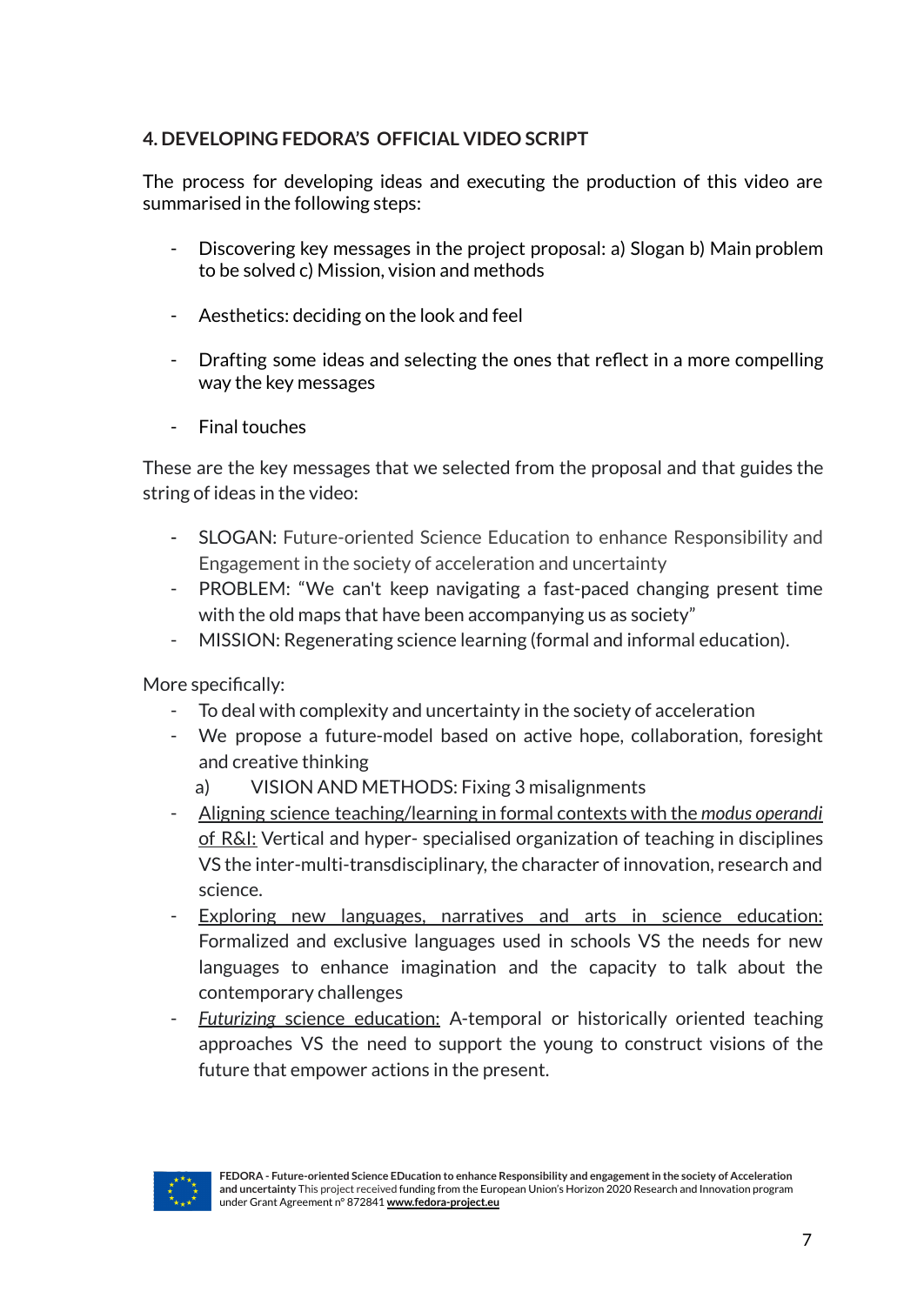## **5. THE FINAL VIDEO SCRIPT**

Based on the key messages, the written proposal and the development of the project, the following script was written and recorded by a professional voice presenter:

*How are we learning and experiencing science today, especially at school? Using a metaphor islike learning geography from an old map and finding our way in today's world.*

*We are facing a fast-changing present time; we live in what the sociologist Hartmut Rosa calls "the society of acceleration", but our educational systems often remain rigid and do not appear able to keep the pace of change. FEDORA is an EU project aimed at regenerating the ecosystem of science learning in both formal and informal environments. We acknowledge three main dissonances that can be brought into a nicer piece! We see a clash between, on the one hand, the vertical and hyper- specialised organisation of teaching in disciplines and, on the other, the inter-multi-transdisciplinary character of innovation and the efforts to make research and science an open and collaborative space. We see a second mismatch between the formalised and exclusive languages used in schools and the need for new languages to enhance imagination and the capacity to talk about contemporary challenges. And we also identify a discrepancy between the a-temporal or historically oriented teaching approaches and the need to support the young to construct visions of the future that empower actionsin the present.*

*Our research will be based on literature in science education research and corpora of texts produced by hundreds ofstudents and critical informants'surveys. While involving experts from diverse fields in our working groups, the outcoming results of our studies will inform our approaches for action. They will tailor recommendationsfor open-schooling networks, instruction designers, policymakers and policy institutions in a way that they can implement changes step-by-step.* 

#### *Keep informed and engaged!*

The visuals and this audio will be followed by the website address, hashtags #fedoraproject and #openschooling on Twitter, the partners' names and their logos: University of Bologna, University of Helsinki, Kaunas University of Technology, University of Oxford, FormicaBlu and Teach the Future.

## **6. THE LINK TO THE FINAL VIDEO**